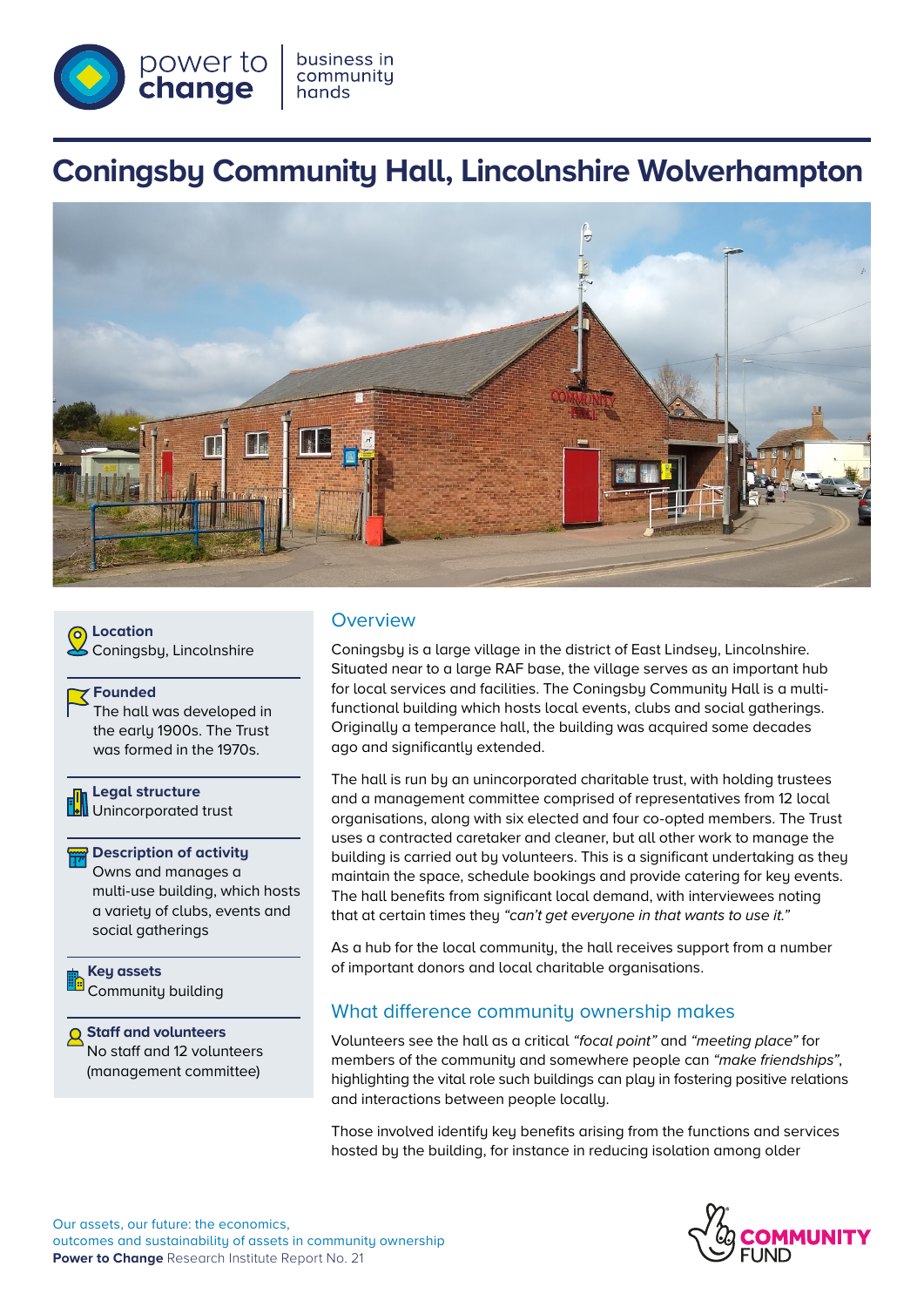

people. Luncheon clubs and other gatherings provide rare moments of social interaction for older residents. The hall is used by local charities who aim to support older people and create mental health benefits, as individuals *"get to see each other and have a natter."* A luncheon club, based in the hall, has extended its services to deliver meals to the 15-20 people who cannot attend these sessions in person. The benefits therefore extend beyond the four walls of the hall.

Other health and wellbeing benefits are apparent, as a large number of leisure and cultural activities are hosted in the hall; yoga, pilates, junior theatre clubs, bowls, taekwondo, cheerleading classes, slimming groups, to name but a few. The hall therefore provides a vital space for people to engage in activities which have a positive impact on their quality of life.

Community ownership appears to have been central to this. Volunteers involved in the hall acknowledge the lack of public funds for such community space, and the trend in closure or privatisation of community buildings and facilities. As one volunteer noted:

*"… if it was run by East Lindsey [the local authority] it would have been shut down years ago … this is the only way to make it work."* 

This is borne out in the way the organisation budgets, seeking to offer a price for hiring the venue which is just sufficient to cover costs. Some comparative research has been done and the hall clearly offers some of the lowestcost meeting and event space in the local area.

Volunteers predicted that private ownership of the hall would lead to a very different business model. Significant volunteer time would likely be lost in this scenario, and this is a key factor in keeping prices low.

The involvement of volunteers is one of the defining features of the organisation, but this also represents one of its fragilities. Individual volunteers give significant amounts of time, and there are worries about identifying younger people who can take on responsibility for managing the hall in the future.

# Financial health

The Trust seeks to achieve a balanced budget each year, with a limited surplus. It carries sufficient reserves to meet six months of expenses, with approximately £10,000 permanently held in the bank.

Three key factors that have affected its development and financial health:

### **1. Reduced running costs and approach to pricing**

Rather than setting the price for bookings in such a way as to maximise income, the organisation does this by looking at its projected costs and then adjusting prices accordingly. This results in low prices, which are reflective of low running costs as the organisation draws on a large amount of volunteer time. Aside from paying a small amount for a caretaker and cleaner each year, the Trust has no other staffing costs. Significant volunteer hours are invested to ensure the smooth operation of the building and bookings, but also in the relevant administration and financial management. As one volunteer noted passionately *"people don't realise the time it takes … or how much it costs to run."* Low costs are also, naturally, made possible by having no rental or mortgage costs for the building, a feature of many village halls and community buildings.

This approach to budgeting may pose risks to the asset's sustainability. With limited reserves, replacing or repairing key parts of the building is difficult. Indeed, the organisation does not plan for cyclical replacement of large components of the building, having previously relied on donations and grants to replace windows and boilers. Volunteers would like to give the building a 'facelift' but the money for this is not allocated in yearly budgets. The hope is that a grant can be secured to undertake this work.

### **2. Local demand**

The financial sustainability of the hall owes to the significant local demand for this space. From weekly clubs and social gatherings, to parties and other events which happen on a weekly basis, this is clearly a valued local asset. Demand to use the hall appears to be on an upward trend, as 2018 saw a 13 per cent increase in bookings. Such bookings constitute nearly 70 per cent of all income (grants constitute 13 per cent). Those managing the asset feel that this income is very resilient to wider economic changes. Whilst bookings declined somewhat during the period after the 2008 UK recession, this was not significant.